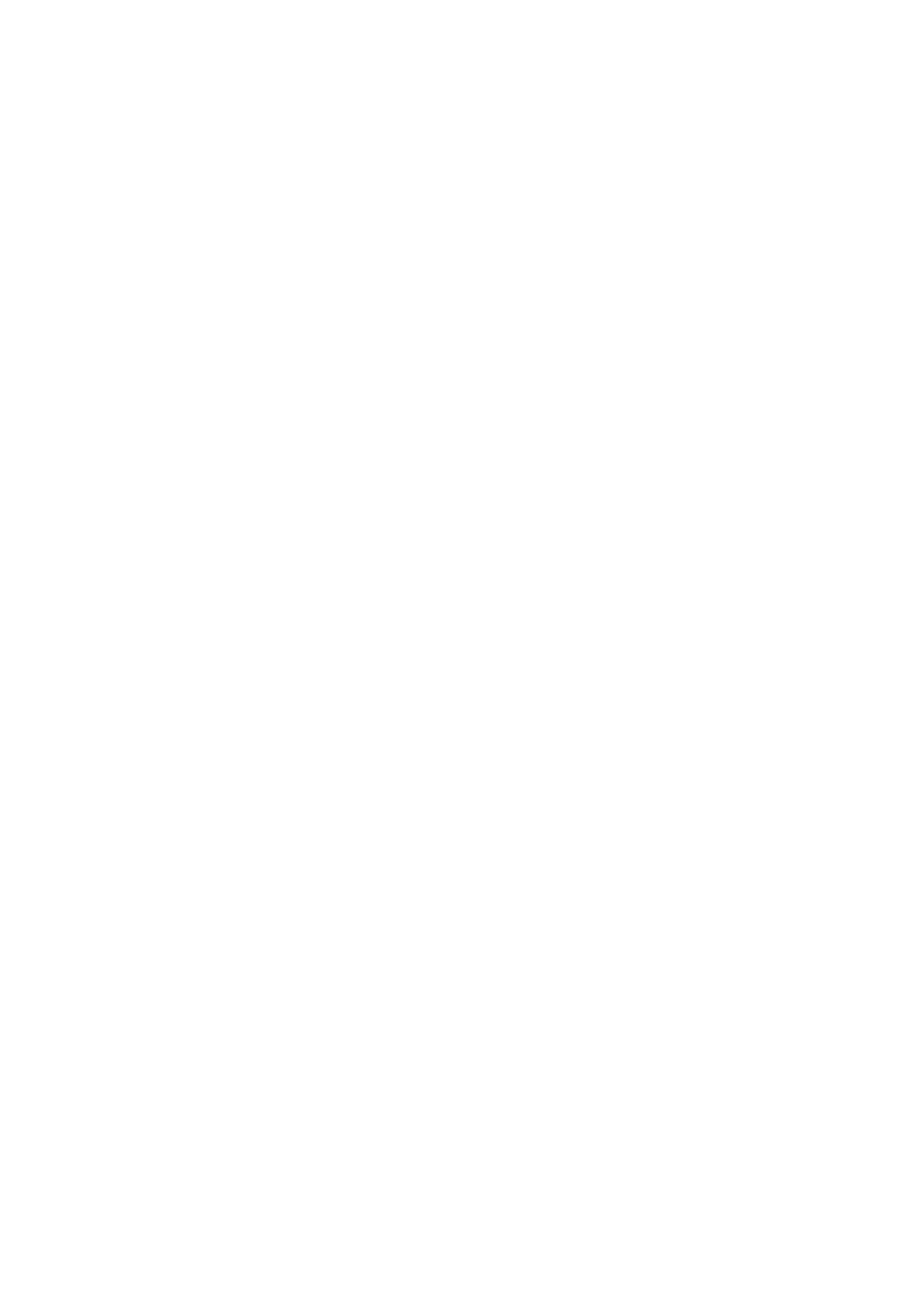### **I. Taking a step back: three main developments have defined the global economy in the 21st Century.**

- **Globalisation.** The period between 1990 and the early 2000´s was characterised by an intense process of globalisation, with rapid growth of trade and financial relations among countries. For instance, between 2000 and 2007 the growth of world imports averaged 7.4% per year, about twice as much as global GDP growth. Global banking also expanded markedly, in terms both of cross-border activities and local entry into banking sectors overseas. The crisis entailed a dramatic and severe reversal of this trend. Trade plunged by more than 10% in 2009, an extraordinary collapse by historical standards. Since 2012, trade has gradually recovered at a slower pace than pre-crisis levels, with imports growing around 3% annually. Financial markets experienced a sudden stop in the fall of 2008. The decline in global banking activity has been particularly pronounced in cross-border positions vis-à-vis advanced economies, which declined by 20% between 2008 and 2017, whereas cross-border lending to emerging market economies increased by 44% during the same period (primarily driven by very strong lending to China).
- **Global Financial Crisis.** During the years of expansion of the so-called Great Moderation, from the mid-80s until the crisis, the global economy was progressively accumulating high levels of debt and leverage, assisted by easy financing conditions and the underpricing of risk. This led to increased vulnerability of the global economy and to the accumulation of bubbles, mainly in the financial and real estate sectors in advanced economies. What took us all by surprise was the intense depth and global nature of the crisis that exploded in 2008. In a context of high integration and complex interconnections between financial institutions, instability spread rapidly across markets and economies, leading to the most serious global financial crisis of the last 80 years. In the European Union, the crisis was exacerbated by a double-dip recession, which hindered our recovery period and revealed as well the weakness of the institutional framework of the euro area.
- **Technological change.** In the 21st century we have seen an explosion of technological changes that are reshaping the global economy: internet, e-commerce, mobile phones, artificial intelligence and big data. In the financial sector the new fintech companies are challenging the traditional banking business models and providing services in all functions of finance, from payment systems, to saving, borrowing, managing risks and financial advice. This has important implications for productivity and competitiveness and for further deepening the interconnectedness of the global economy.

#### **II. Central banks have reacted to the global financial crisis in three main ways:**

**Highly expansionary and unconventional monetary policy.** Central banks were already applying near-zero interest rates in 2008. But interest rate policy was not effective under the "zero-lower bound", which is basically the Keynesian liquidity trap at near-zero interest rates. Accordingly, it was necessary to develop new policy instruments, the so-called "unconventional monetary policy", mainly quantitative easing and forward guidance. The result has been a huge increase in central bank balance sheets. In terms of GDP, the approximate size of the balance sheet of the central banks before the crisis was 12% in the Eurosystem, 5% in the US and 20% in Japan. These numbers have increased between four and five times,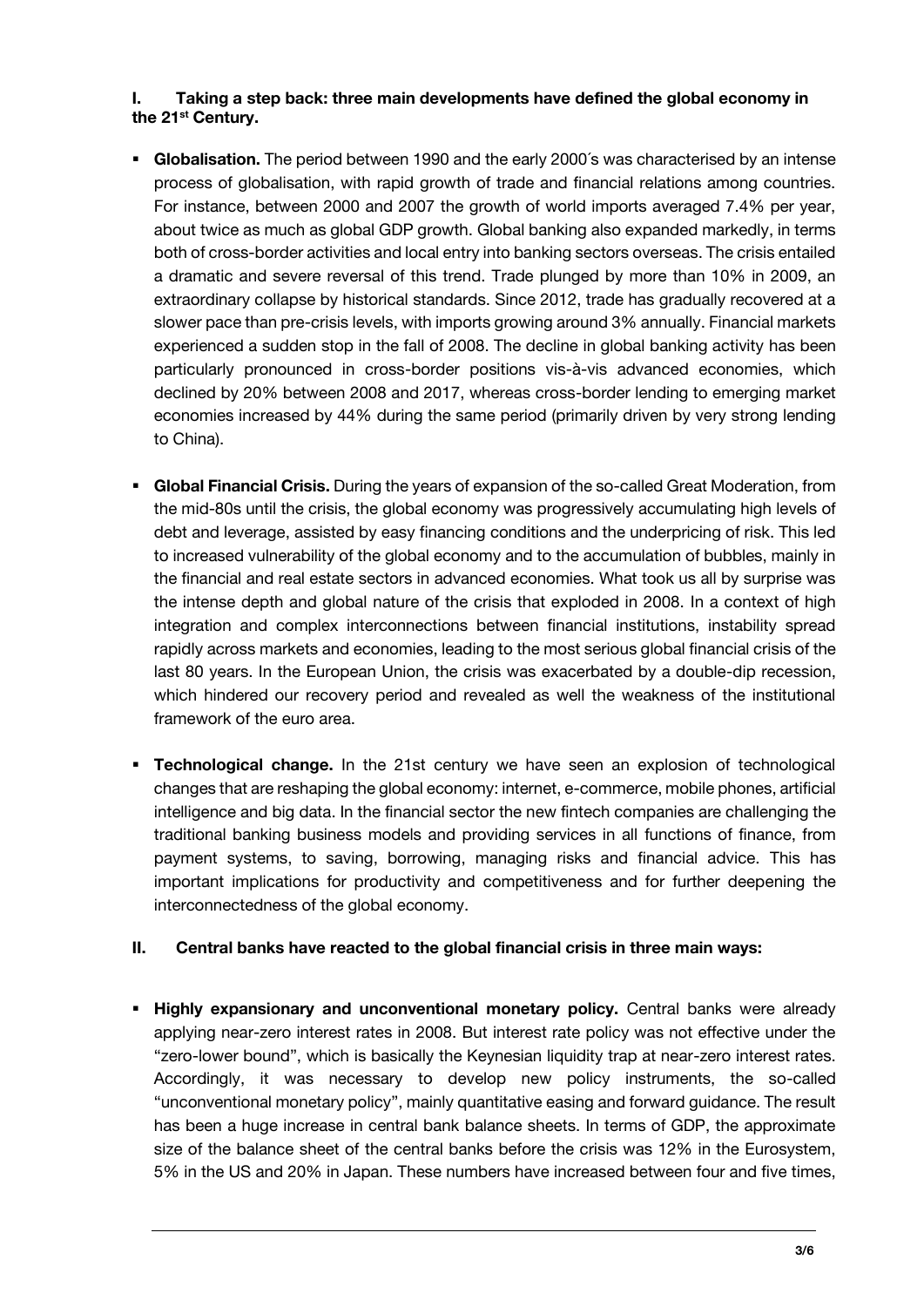and are now at around 40% in the Eurosystem, around 4.4 trillion euro, 24% in the US (4.4 trillion US dollars), and almost 100% of GDP in Japan (5.2 trillion Yen).

- **Tighter financial regulation and supervision.** Pre-crisis regulation was based on microprudential regulation and supervision. The crisis revealed this framework to be no longer effective to ensure financial stability in the new context of globalised and highly interconnected financial markets. The response has been centred on three main layers:
	- Strengthening of the microprudential framework with higher capital requirements (Basel III) and new resolution frameworks in most jurisdictions;
	- The introduction of a separate and tighter framework for systemically important financial institutions
	- The development of a new macroprudential policy framework addressing systemic risk
- **Enhanced international coordination.** The global nature of the crisis required a global response and new international institutions to coordinate the regulation of the financial sector. At the global level we saw the creation of the Financial Stability Board and the intensification of the work at the Basel Committee (BCBS). In the case of the European Union, we have taken an important step towards financial integration, most notably with the activation of the Banking Union, currently comprising two elements: the Single Supervisory Mechanism and the Single Resolution Mechanism. There is a third necessary pillar, the **European Deposit Insurance Scheme, which is still under political negotiations.**

#### **III. Four broad challenges for central banks ahead:**

# **1. Are we under a "new normal" macroeconomic environment for the macroeconomy and what does it mean for monetary policy?**

**New normal?** Debate about whether or not we are facing a new structural reality of secular stagnation that defines a "new normal" for the macroeconomy, characterised by low growth, low inflation and low real and nominal interest rates. Most estimates suggest that the *natural interest rate* (i.e. the real interest rate consistent with inflation stability and output at its natural level) is now at historically low, possibly *negative*, levels. Some possible explanatory factors are of a transitory nature (such as the still-ongoing deleveraging processes), while others are more structural ( i.e. low productivity growth and demographic factors). We have to deepen our analysis further in order to have a full grasp of this "new normal" reality.

#### **Implications for monetary policy:**

**New conventional?** The question that arises is whether the "new normal" should lead to a "new conventional" for monetary policy. Indeed, inflation and real interest rates are likely to persist at a low level in the future, and therefore nominal interest rates will also be lower and hence closer to their *effective lower bound*, limiting their effectiveness as a monetary policy instrument, which will possibly lead to balance sheet management as a permanent policy. There are still no conclusive debates about balance sheet management, including on its marginal effectiveness, the optimal size of the balance sheet and the repercussions it could involve in terms of financial stability. Again, in this area, we need further analysis.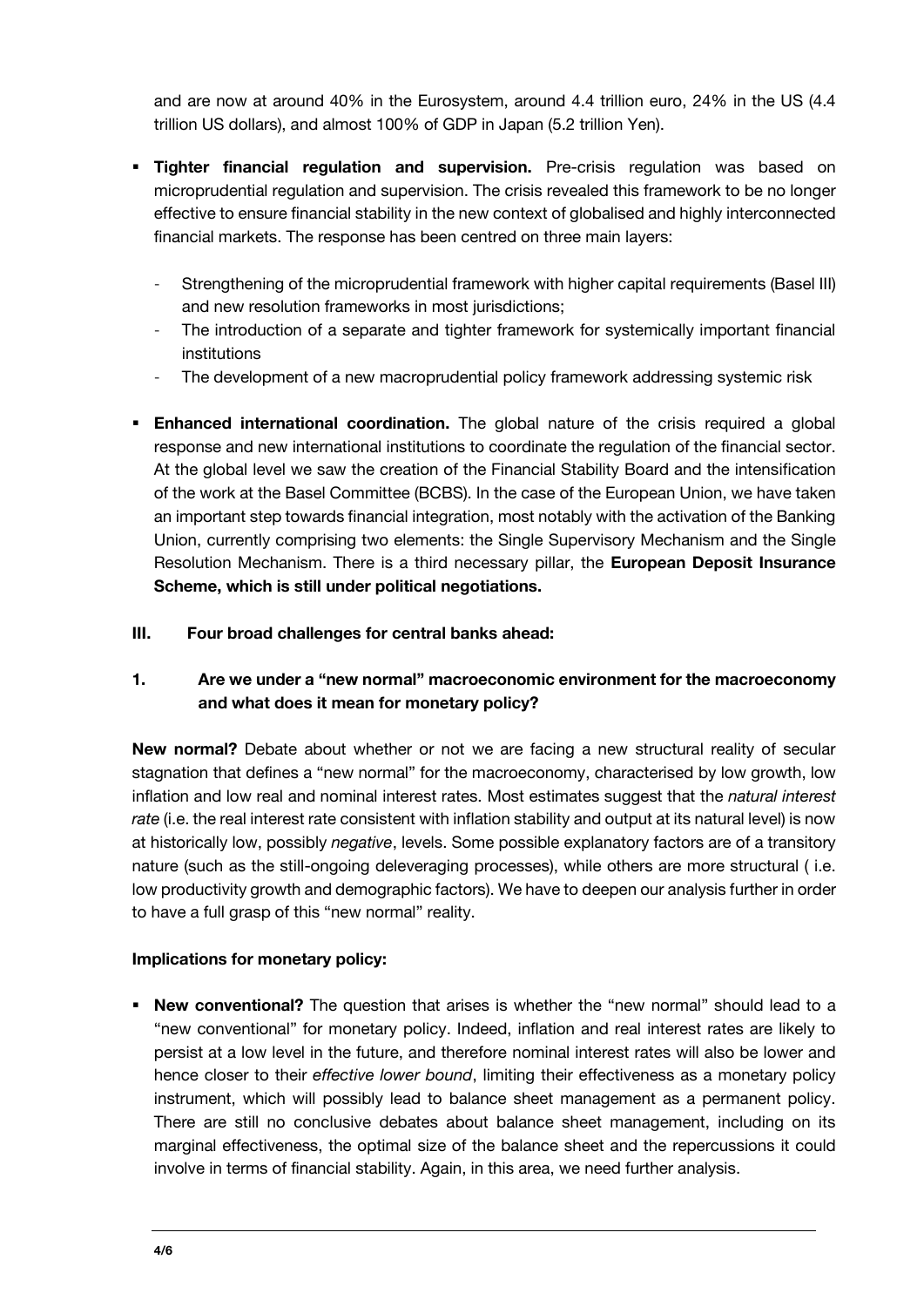- **Once the conditions for it are met, the exit strategy from the accommodative policies will require gradualism and predictability.** As the recovery gathers speed, and as long as this translates into a sustained adjustment in inflation towards its objective, the need for monetary policy support will tend to diminish. Yet the persistence of low inflation and the financial implications of normalisation call for a gradual approach. The experience of the "taper tantrum" episode in the US, in 2013, showed us that markets can rapidly shift their sentiment and prompt an abrupt adjustment of financial variables. Predictability and a clear communication strategy will be important in order to avoid adverse market reactions. It will also help mitigate spillover effects in third countries. In any case, emerging economies are now better prepared to manage this new context, given their enhanced resilience and stronger growth outlook. At the same time, we have to be vigilant regarding the signs of overvaluation of asset prices, the underpricing of risk and the exceptionally low levels of expected volatility.
- **Risk of overburdening monetary policy:** It is important to stress that we should avoid overburdening monetary policy. Secular stagnation requires an overall policy strategy: in particular, both fiscal policy and structural reforms have an important role to play in supporting demand, and in raising productivity and potential growth.

### **2. Implementing new financial regulation**

- **Safer scenario / implementation challenge.** The new micro and macroprudential regulations and the strengthened supervisory framework provide a safer scenario for the financial sector. There are higher capital requirements for financial institutions and enhanced supervision, including new instruments for early identification of financial risks. For sure, if there is a lesson to be had from the crisis, it is that there is always a risk of another crisis; we cannot easily repeat the famous "this time is different" approach. But we are now better prepared. As a general approach, the main challenge is to fully implement the reforms and to closely monitor their impact on the financial sector, and if necessary, fine-tune them.
- **The interrelation between monetary and macroprudential policies.** Under general circumstances, monetary policy and macroprudential policy complement each other. But, as shown by the run-up to the global financial crisis, there might be periods in which achieving monetary policy goals does not necessarily guarantee achieving macroprudential goals and vice versa; low interest rates had an influence on financial imbalances and excessive risk-taking while inflation was contained and the real economy did not show overheating pressures. This is a tradeoff which central banks will have to deal with. It would help to design an institutional set-up that ensures synergies and consistency among monetary, micro and macroprudential policies, but also separates ex-ante analysis, probably through Chinese wall-type structures.